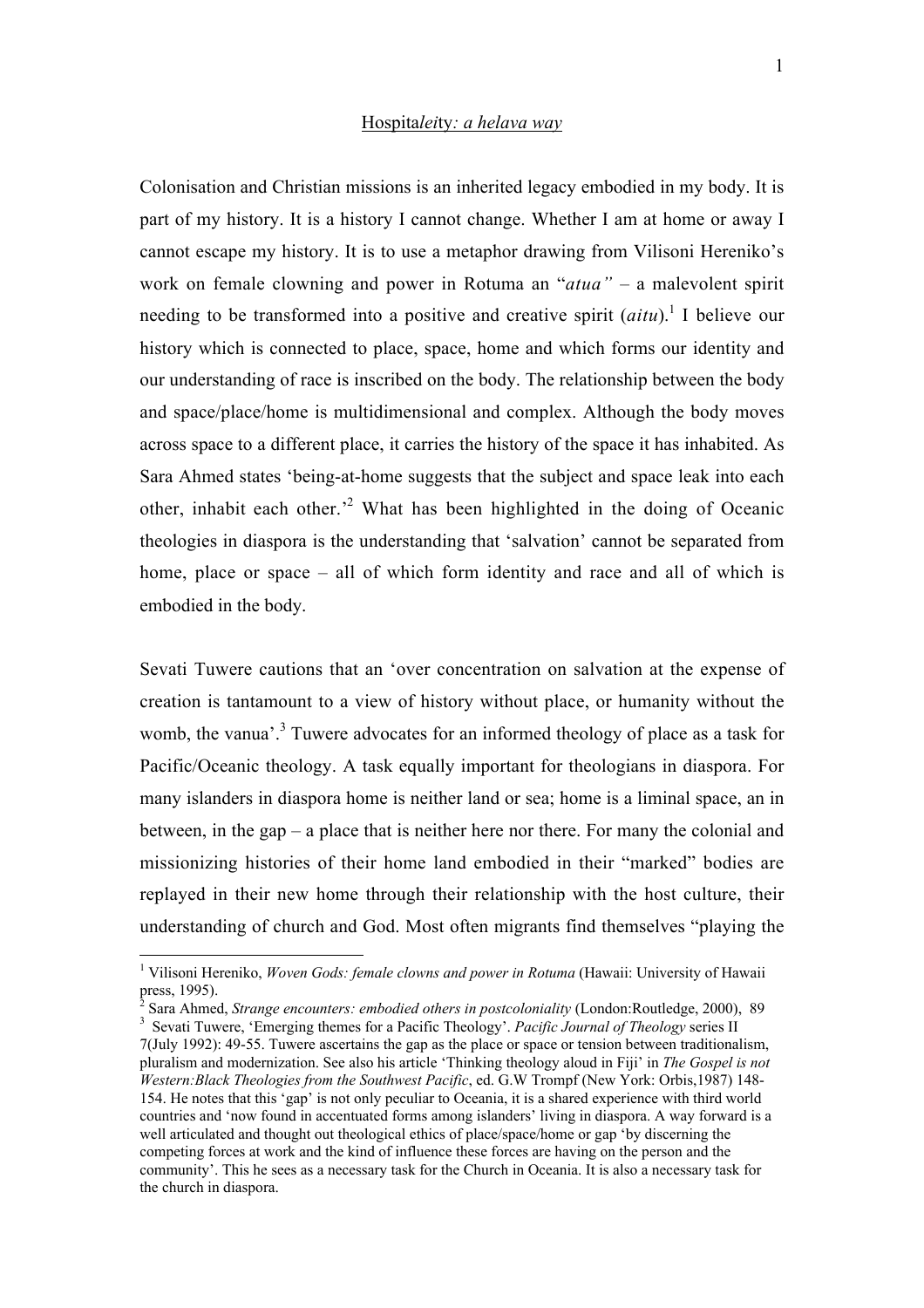game" to survive an often inhospitable host both within host church and society. The irony is of course that to be truly hospitable is to be in fact counter-cultural. However, as the understanding of hospitality in the Pacific has often been based and practised on the idea of a fixed relationship between guest and host this has often meant migrants in general can and in some cases become permanent guests in their new home.

This experience of living in diaspora has necessitated my need to reconsider the term hospitality. A term synonymous with the Pacific and to evaluate how such a concept might form a basis for deconstruction, reconstruction in both the doing and understanding of theology and basically as a way of living and making sense of everyday life. In order to do this the romantized notion of hospitality and the guest/host relationship needs to be re-evaluated. Although these examples are primarily derived from personal experience, I tell them with the presupposition that the personal is inevitably political. Part of the task of unraveling their significance is to also place them in global context and to keep in mind the histories and events associated with that particular time.

## Let us look at some general examples.

The first is the association of hospitality with tourism. Hospitality is a global or universal term. In our current day it is perhaps best understood as having or inviting family and friends over for a pleasant meal or of the 'hospitality industry, of hotels and restaurants which are open to strangers as long as they have money or credit cards'. <sup>4</sup> Hospitality has always been a part of the Pacific. It is in fact synonymous with the Pacific. But how have we really understood what it means to show hospitality. How have we practised hospitality? Who actually benefits? Who are the victims? For the most part hospitality has been associated with tourism and the welcome we give to strangers (in this case the strangers are tourists). $5$ 

 $\frac{1}{4}$  Christine Pohl, *Making Room: Recovering hospitality as a Christian tradition*. (Grand Rapids, Michigan: 1999),4.

<sup>5</sup> Sara Ahmed argues convincingly that stranger is not someone we don't know but rather 'the stranger is *some-body* whom we have already recognised in the very moment in which they are seen or faced as a stranger. The figure of the stranger is far from being simply strange; it is a figure painfully familiar in that very strange(r)ness.' In this sense Ahmed argues 'the stranger is produced through knowledge, rather than as the failure of knowledge.<sup>55</sup> See Sara Ahmed, *Strange encounters…*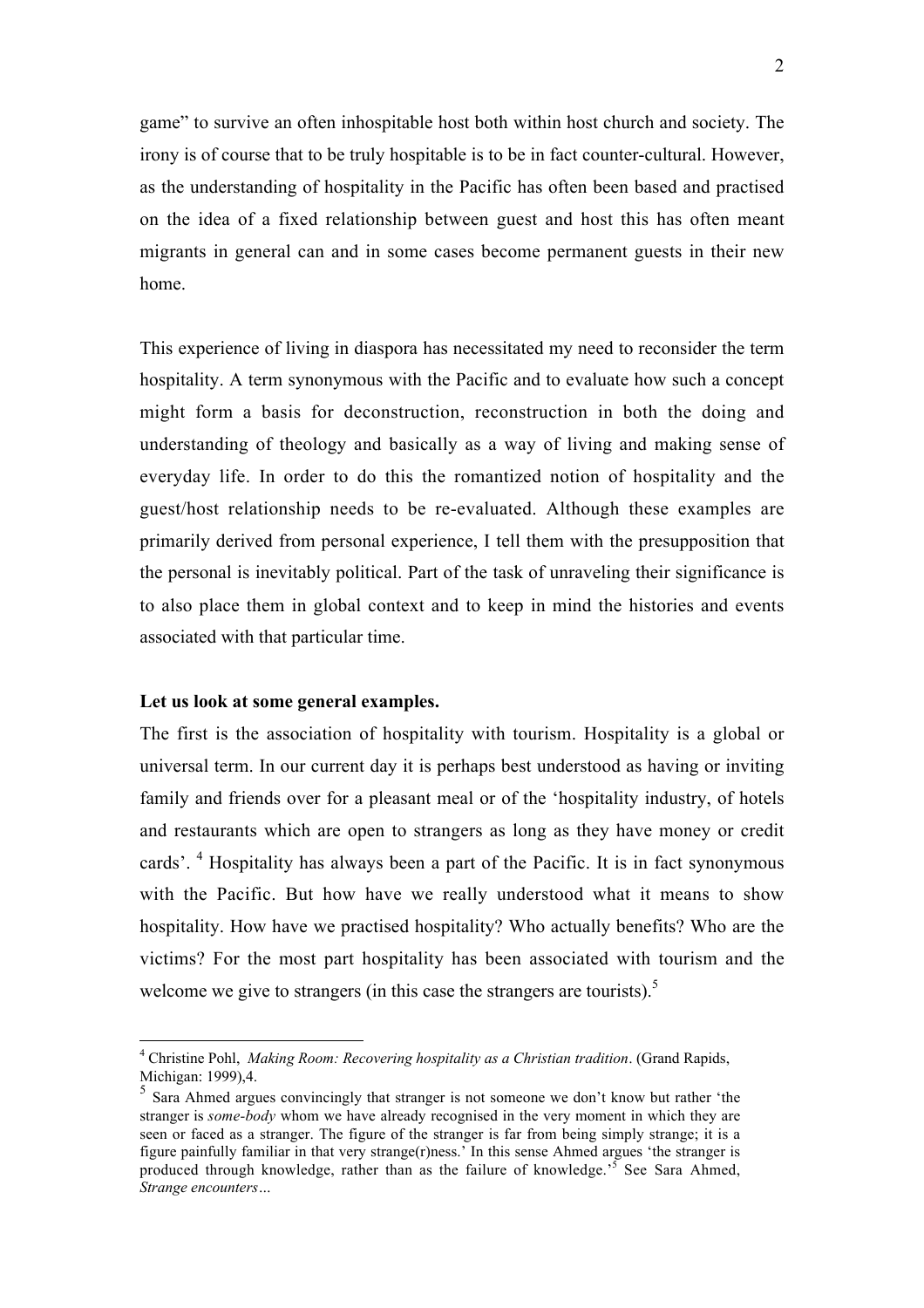I remember growing up with the Air Pacific slogan of "Fiji the way the world should be" until of course the first coup. Up until then Fiji or the Pacific in general was romanticised as the friendly people, people who really knew how to make you (but which *you*) feel at home when away from home. Yet all this has masked the reality of life in Fiji – the prejudices, the racism, the violence, the treatment of women, the poverty and the hierarchical structures of prejudice that provided the framework for everyday relationships and socialization with people of different cultures and races.

The second is hospitality as it pertains to women. Hospitality has also been an integral part of my upbringing. I have learnt and experienced both good and bad hospitality. On the one hand it was drilled into my being that hospitality means being a perfect host. Hospitality means in the long term being a good wife. A good wife and a perfect host are synonymous except that a good wife isn't always the host but rather the guest whose priority is to make the host feel at home at all costs. A good host knows her place, knows what is expected of her in public, and is also skilled at masking her emotions and her opinions. It follows that a good wife and a perfect host knows how to cook, clean and weave. Hospitality then as I came to understand it meant a happy home at the woman's expense. Fortunate for me I sucked at all of the above. I wasn't a great cook and I was hopeless at weaving. Although I met other criteria this was not enough to make me a perfect host or a good wife. My mother surrendered me to education – I suppose for her education was a good excuse for my not cutting the grade. Unfortunately this personal experience is not pertinent to me it is a shared experience although varied with many other women in the Pacific.

Thirdly, hospitality in terms of Christian missions and foreign epistemologies. The spirit of the Christian faith often depended upon the hospitality of designated pagan cultures to those engaged in mission. The mission enterprise was part and parcel of the modern empires frenzied search, discovery and acquisition of lands and peoples beyond its borders. It is difficult to separate the ideologies of colonisation and Christian missions. In most if not all colonies Christian mission was inevitably linked

 $\overline{a}$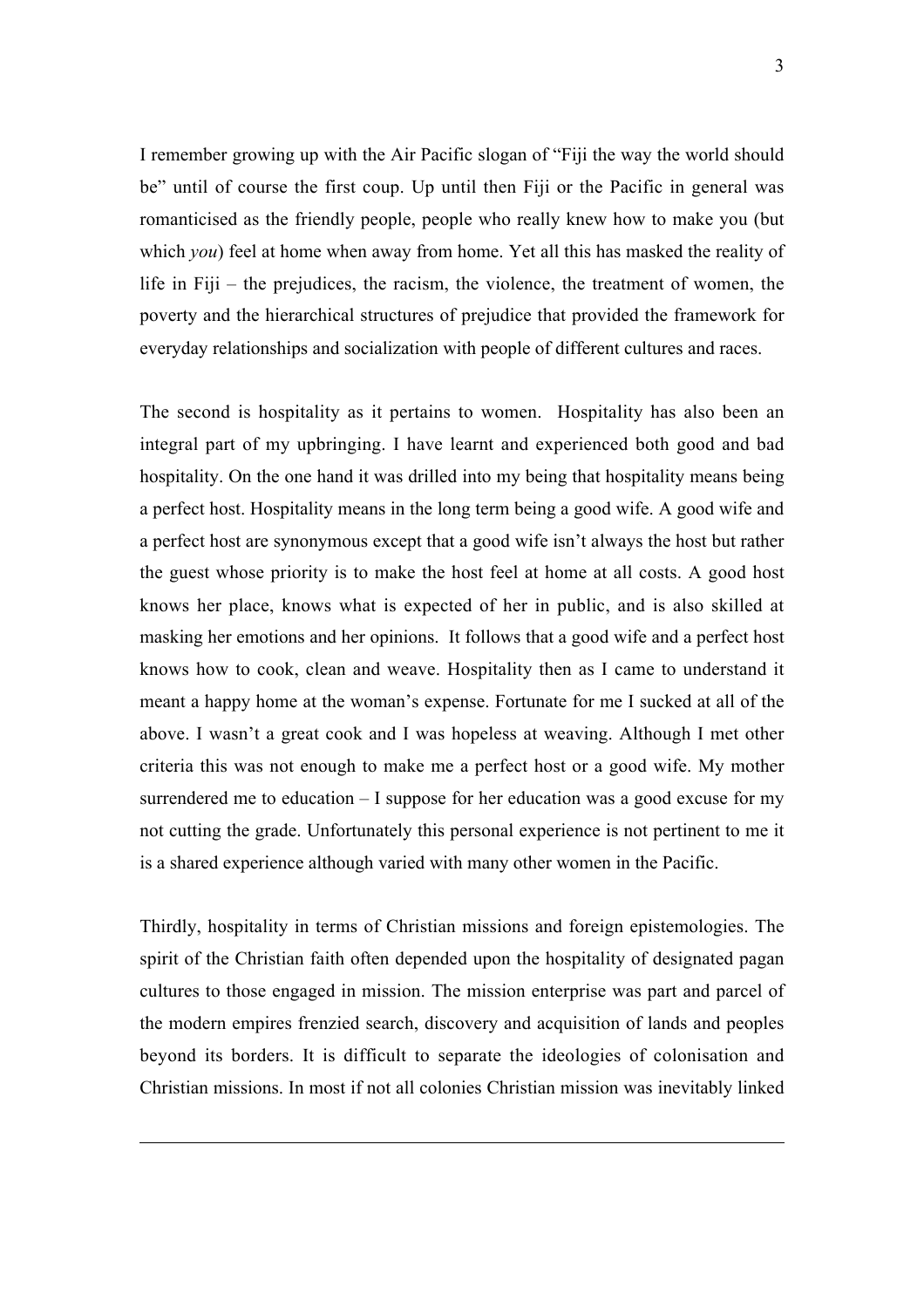with colonisation. The missionary enterprise, which usually preceded colonisation, was in most cases a civilising mission. According to Neil Gunson

the missionary was the 'chief promoter of civilisation, and colonisation was regarded as the most efficient means of effecting Christian civilisation. The idea that the role of the missionary was to introduce civilisation together with the doctrine of the cross was developed into a principle missionary enterprise.'6

This 'redemptive process' wove its way through the process of education, the teaching of new methods of farming, trades, skills, building of proper houses, clothing and through values and cultures of the native people. The acts of colonialism and imperialism were supported by the ideological formations of the nineteenth century 'that certain territories and people beseech and require domination'<sup>7</sup> . As most colonial schemes began with the assumption of 'native backwardness and general inadequacy to be independent, equal and fit.' It followed that mutuality between Europe and the peripheries was unattainable. The peripheries would always be subordinate to the center.

In these models of hospitality the relationship between guest and host is fixed. There is no movement. The guest and host are locked into a fixed and stagnating relationship of being one or the other. Yet hospitality is a dynamic relationship. I believe a recovery of the practice and language of hospitality has the possibility of not only transforming the individual but the church and society at large.<sup>8</sup>

 <sup>6</sup> Neil Gunson, *Messengers of grace: evangelical missionaries in the South Seas* (Oxford, 1978). See chapter 10 'The perishing heathen observed'.

 $^7$  Edward Said. Culture and imperialism (Vintage, 1993).

<sup>&</sup>lt;sup>8</sup> Of interest to note the argument for the recovery of and practice of hospitality is not limited to the church or the Christian tradition. Hospitality is increasingly becoming the mark or language of our current political climate not only in Australia but also globally. Philosophers such as Jacque Derrida and Levinas Emmanuel have been significant contributors to this field and as such many scholars are now arguing for an ethic of welcome based on the notion of hospitality as an underlying philosophy for immigration policies. For further treatment of hospitality and immigration policies see *Journal of Australian Studies* 77 (2003). This particular issue focussed on the theme "Sojourners and Strangers", Mireille Rosello, *Postcolonial hospitality: the immigrant as guest* (Stanford, California: Stanford University Press, 2001) and Jacque Derrida and Anne Dufourmantelle, *Of hospitality* (Stanford, California: Standford University Press, 2000).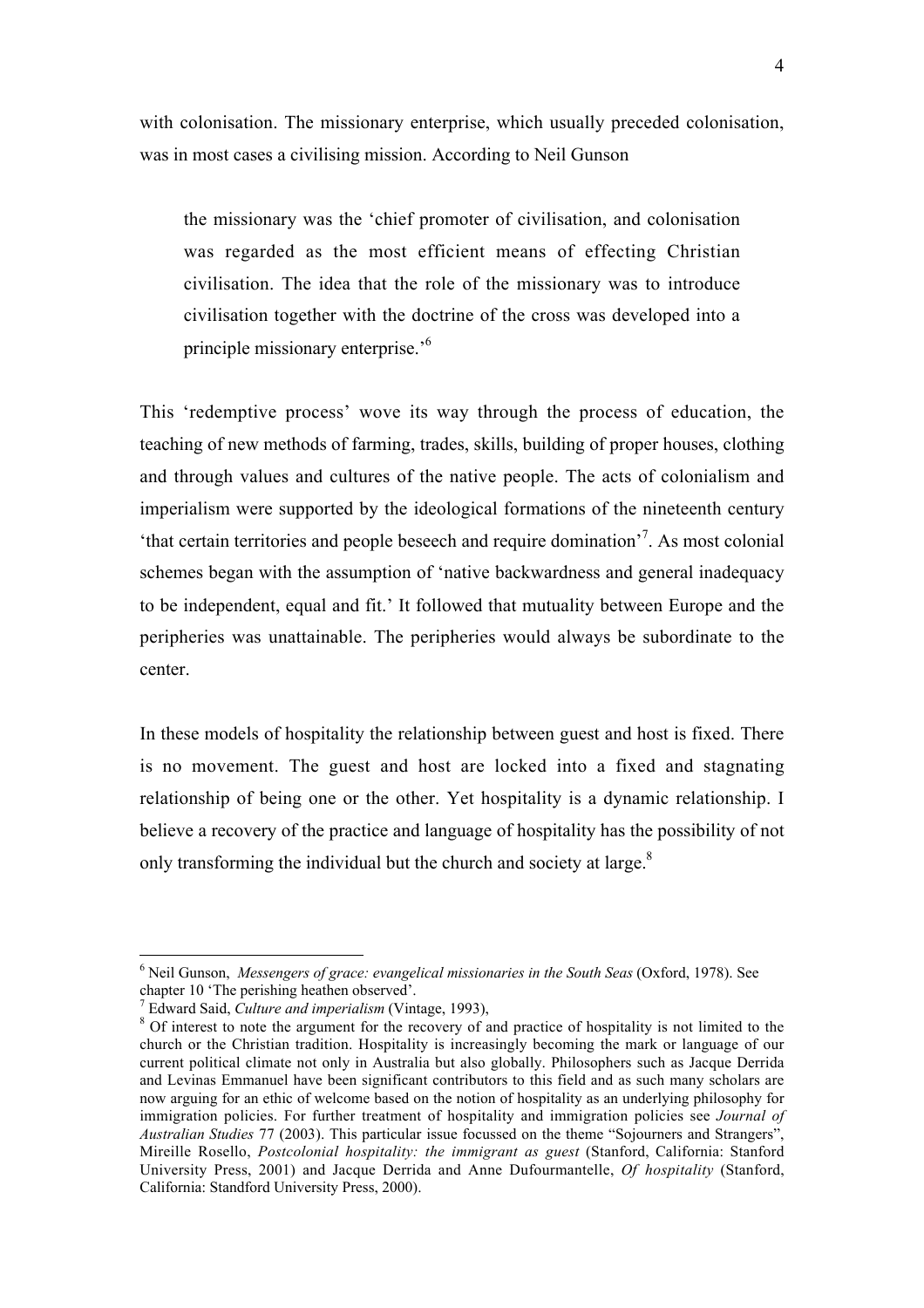The idea of hospitality is not without a certain sense of ambivalence. The Latin root of the word hospitality (*hostis*) implies that the guest may also double as the enemy. Hospitality inherently involves risks. Whenever there is a potential for hospitality there is a potential for harm as well as an exchange of gifts. Hospitality can so easily become hostility. The estranged guest may also be the stranger who harms the host and vice versa. The hospitality relationship is never a relationship of equals: it is always asymmetrical but it must exist in continuum of each other. Drawing from one of the Greek derivatives of hospitality is the notion of guest/host reversal. The guest/host reversal is an integral part of the hospitality relationship. It is somewhat like a dance whereby 'The host and guest are often locked in a complicated ballet of proposals, expectations and careful interpretations of seemingly infinite offers.'<sup>9</sup> Mireille Rosello argues that if the guest is always the guest and the host is always the host, something has probably gone very wrong: hospitality has somehow been replaced by parasitism or charity.<sup>10</sup>

However, to work with hospitality as both a Christian and cultural concept is not sufficient. The notion of home/space and context in my case is no longer Fiji or the Pacific it needs to be expanded to include the experience of diaspora and migration. In addition hospitality as I experienced it was intimately tied with weaving and frangipani trees. One of the symbols of welcome/hospitality in the Pacific is the *lei.* For me it was the *frangipani lei*. We all received a type of *lei* in our *Vakavuku* bags – a *lei* of welcome made of shells. Each of our cultures has a type of garland made of materials pertinent to our context. The *lei* is of course a Hawaiian tradition that prior to becoming a highly commercialised product was traditionally an expression of love, reverence, respect and welcome …

So why am I opting to use a *lei* other than say a *tefui* which is more a Rotuman term? The answer lies in frangipani trees. Next to the coconut tree the frangipani tree is the most commonly found tree in the Pacific. It is a common Pacific symbol. In addition it had to do with a tradition in my family. My father had a travelling job so we moved around quite a lot. However, each house we moved into my parents would without

<sup>-&</sup>lt;br>9 Mireille Rosello, *Postcolonial hospitality: the immigrant as guest* (California: Stanford University Press, 2001), 172.

<sup>10</sup> Rosello, *Postcolonial hospitality*…, 167.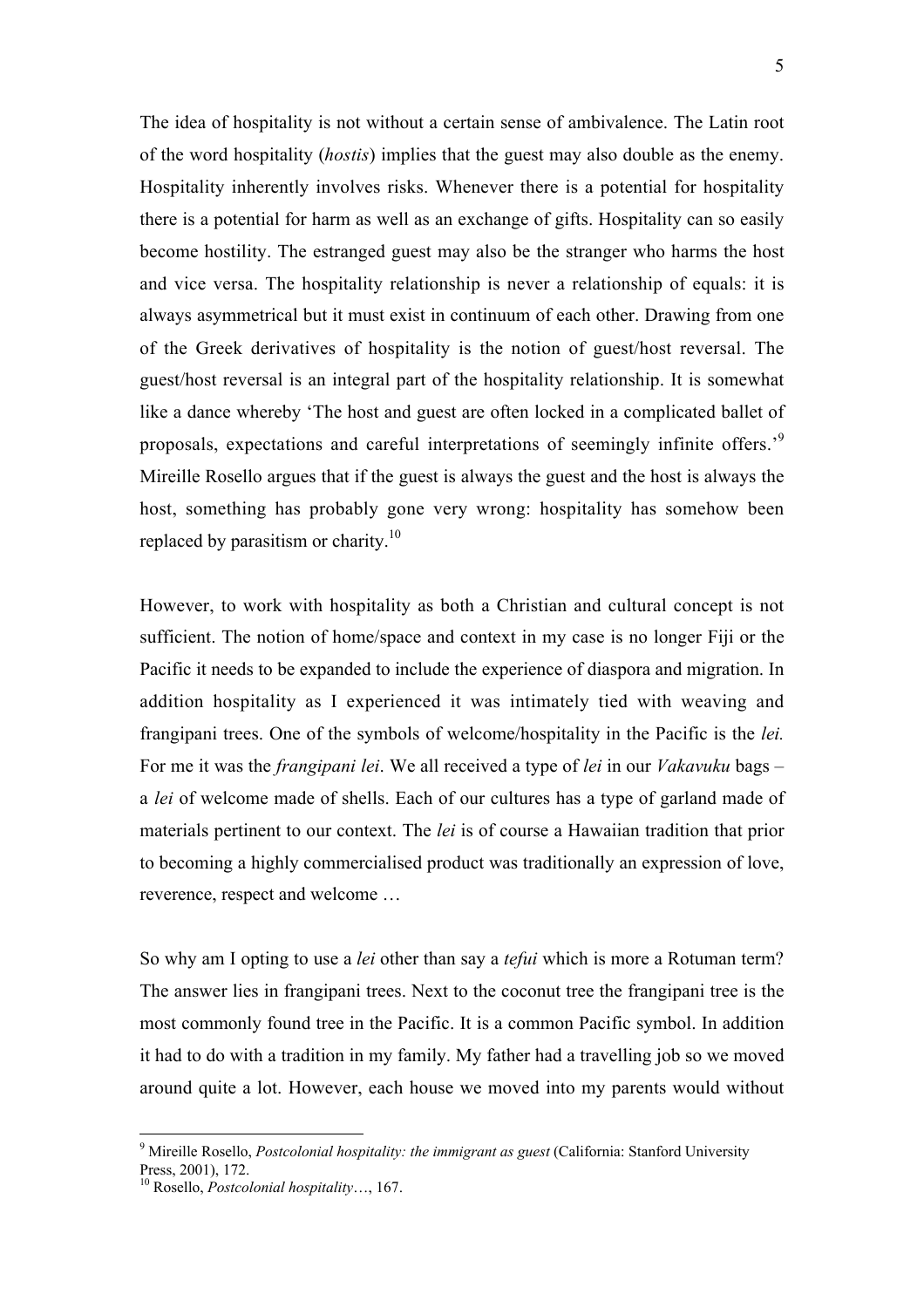fail and whether or not there was an already existing frangipani tree would plant them. They were very methodical. The site had to be just right, it had to be a location in the garden that would get the right amount of sunlight. When they found the right spot they would then prepare the ground ensuring that it was dug to a certain depth. Then they would plant their cuttings, nurturing the tree as it grew and ensuring that the tree was treated of diseases as it grew. This was an image I carried with me to Australia.

In seeking to find or make a home in Australia's diverse multicultural garden I did not take a tree with roots but rather frangipani cuttings. Finding a space, making a home, establishing roots is a risky process. Frangipani's take longer to grow in the Southern parts of Australia, they also have to survive the hostile winter. It is rare to find a broad stemmed, healthy green and abundantly flowering frangipani in Sydney. Like the history that is embodied in our bodies the frangipani cuttings can carry the disease inherent in its mother plant which if left undetected and untreated will eventually kill it.

The lei or frangipani *lei* as I understood it was not just simply a decorative ornament. It had a history, it had survived a process and been transformed into a symbol and gift of welcome and it was risky business. A *leist* stated that making a lei is a symbolic weaving or braiding of experiences. The flowers being pierced symbolized the experience of everyday life – the pain and joy of living. The gift of giving a lei was both a sign of welcome as well as mutuality and respect. In the giving of the lei – the host welcomes the guest into the community or home. In return when the guest accepts the *lei*, the guest honours the host by abiding by the code of ethics or behaviour of the home or community s/he is welcomed into.

The placing of the *lei* inside hospitality whereby it becomes hospita*lei*ty invites us then to explore and engage with a number of things. I have chosen the interpretative framework of hospita*lei*ty for a number of reasons. Hospita*lei*ty is an invitation to consider the relationship between identity, belonging and home. Hospita*lei*ty is an exploration that moves between the Pacific (in my case, Fiji) and Australia. It does so through the movement (experience) of migration and diaspora; it is theologised through the metaphor of the *lei*. It raises and deals with many questions to do with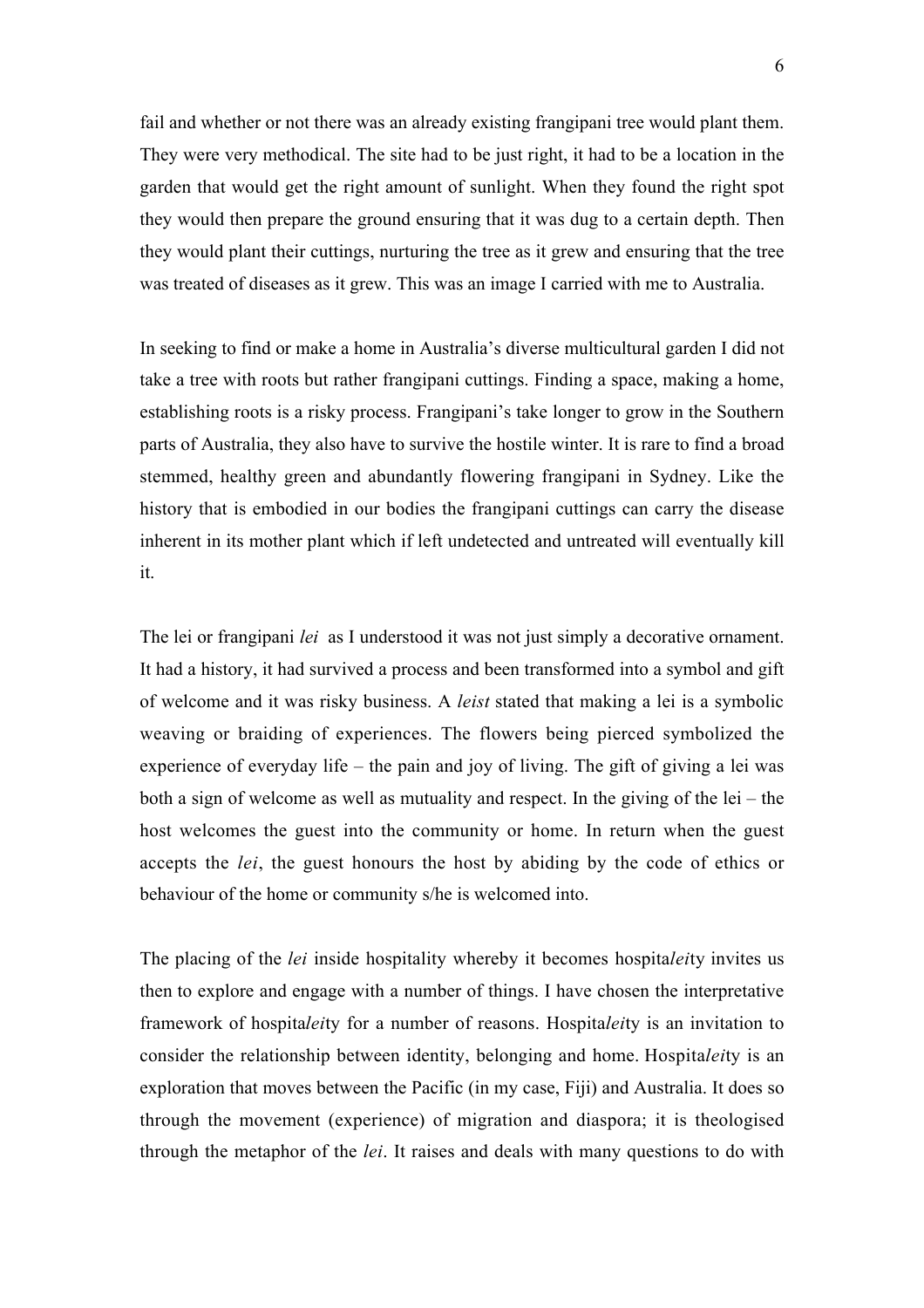identity, belonging and home. What does it mean to be at home? How does one be at home, when one leaves home?

In these postcolonial days hospita*lei*ty is one of those terms that can help to illuminate the lines of encounter between the gospel and cultures subjected to mission. The practice of hospita*lei*ty presupposes this history and rather than being merely reactive, it sets out to reengage. Hospita*lei*ty offers the opportunity to explore the dynamic relationship between guest/stranger and host in the context of the colonial and zealous Christian encounters and the multicultural reality of empire. Hospita*lei*ty prompts us to name the issues of power, inequality, knowledge and representation. These are matters often masked in the churches' understanding of multiculturalism and likewise the government policies.

The multicultural reality can be best understood, experienced, lived and represented through the dynamics of hospita*lei*ty and the mutual engagement of dialogue through the awareness and sensitivity of our guest (stranger/other/foreigner/outsider) and host status. In arguing for such a view I have chosen to use as my interpretative filter the dynamic and relationship between the guest (stranger, foreigner, other) and host and the act(s) and politic(s) of hospitality. Seen from this perspective hospita*lei*ty seeks to disrupt the 'imperial gaze' of the host or 'master subject' into 'transparent space' and reveal a more real and complex space. Hospita*lei*ty seeks to disrupt the 'illusion of transparency'. It calls into question the blindness of the church (and society) that tends toward homogeneity and the marginalizing of difference. It is the kind of patch that requires continual movement between the stranger/guest and host which cuts across spaces and established epistemologies; backwards and forwards from center to margin, never content to be static, never content with 'transparent space' but always in search of, and moving on to, new possibilities and places.

This is of course counter-cultural alien or strange even contrary to our present understanding of hospitality. Hospita*lei*ty is to use the Rotuman word for stranger a *helava way* or as one Pakeha pronounced it " a hell of a way". *Helava* is a Rotuman word meaning both strange and beautiful. Placed beside alongside the *lei* it serves as a reminder of the dangers of domestication. It is a reminder to be *alienative* or *aleinative* – that is to be both a native (at home) and alien (a guest). To be at home is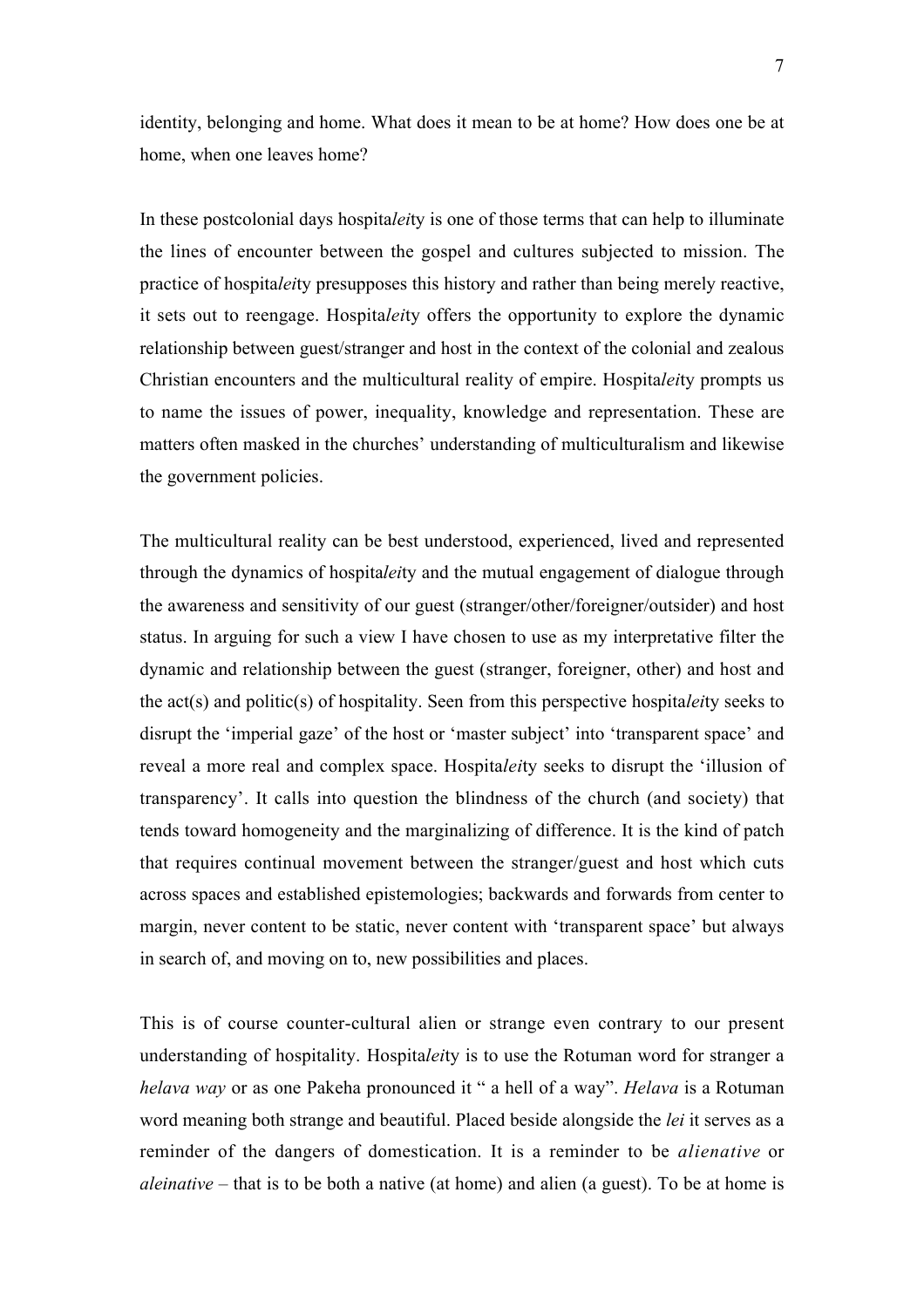to know and understand the culture but this can sometimes serve to make one blind to the injustices of the culture whatever this may be. To be alien, to be a stranger is to have the ability to have an insight in. It is often the strangers in our midst who disturb our complacency. Strangers help to define who we are or who we are not. It has always been the calling of the church to be both at home and a stranger within a culture. *Helava* is a reminder not to be easily domesticated but rather to be proactive about finding creative alternatives.

Hospita*lei*ty is movement – it is intentional and participatory. Hospita*lei*ty as movement is life sustaining.<sup>11</sup> Hospitaleity presupposes the three fundamental movements of hospitality and adds to it. These movements grounded in Hebrew and New Testament traditions are: the experience of being the stranger, the guest/host reversal and the element and expectation of the surprise, which leads to a revelation, an insight and transformation. This notion of hospitality is explored and expanded further in order to construct the idea of hospita*lei*ty*.* The three additional movements are drawn from the Christian theological tradition, the experience of alienation brought about by migration and being alien in diaspora and the Oceanic symbol of hospitality -the *lei*. Given the time constraints I have touched on the core meaning of the movements.<sup>12</sup> I will do this by using a real life example.

Jeff Gambin is a Nepalese migrant, an award winning chef and successful entrepreneur. About ten to fifteen years ago in the midst of his success he was compelled to re-evaluate his life and the direction he was heading. He took a walk one night in Sydney's city streets and as he stood contemplating his future; a homeless man mistaking him for a "new kid" on the block offered him his only possession – a straw bag and blanket and advice. His advice to Jeff was that sleeping in the open doorway of an office building under the draft of the air conditioning vent was not a good idea. However, if he was to sleep there he would need a blanket. This experience changed Jeff's life. Jeff sold his share of the business and dedicated himself to serve the homeless by providing three course gourmet meals each night (7 nights) of the week in the Domain in the city. Before Jeff embarked on this venture he wanted to feel what it would be like to be homeless. So he deliberately made himself homeless – walking about and sleeping on the streets at night. He wanted to know what it was like to be the "stranger" he had made a commitment to serve. In many ways he wanted his relationship with them to be based on a shared real life experience rather than charity or pity. His short sojourn proved to consolidate his commitment to the homeless and he set up a foundation called "Just Enough Faith" (JEF) which not only serves meals each night of the week but also seeks to empower the homeless by restoring their human dignity by providing them with basic skills to enable them to be employed.

 <sup>11</sup> Audre Lorde, *Sister outsider: essays and speeches* ( Freedom, California: The Crossing Press Feminist Series, 1996), 10.

<sup>&</sup>lt;sup>12</sup> These movements are explored more fully in my forthcoming M.Th(Hons) thesis titled "*Welcome an(other) exploring an ecclesiology of* hospita*lei*ty *in multicultural Australia".*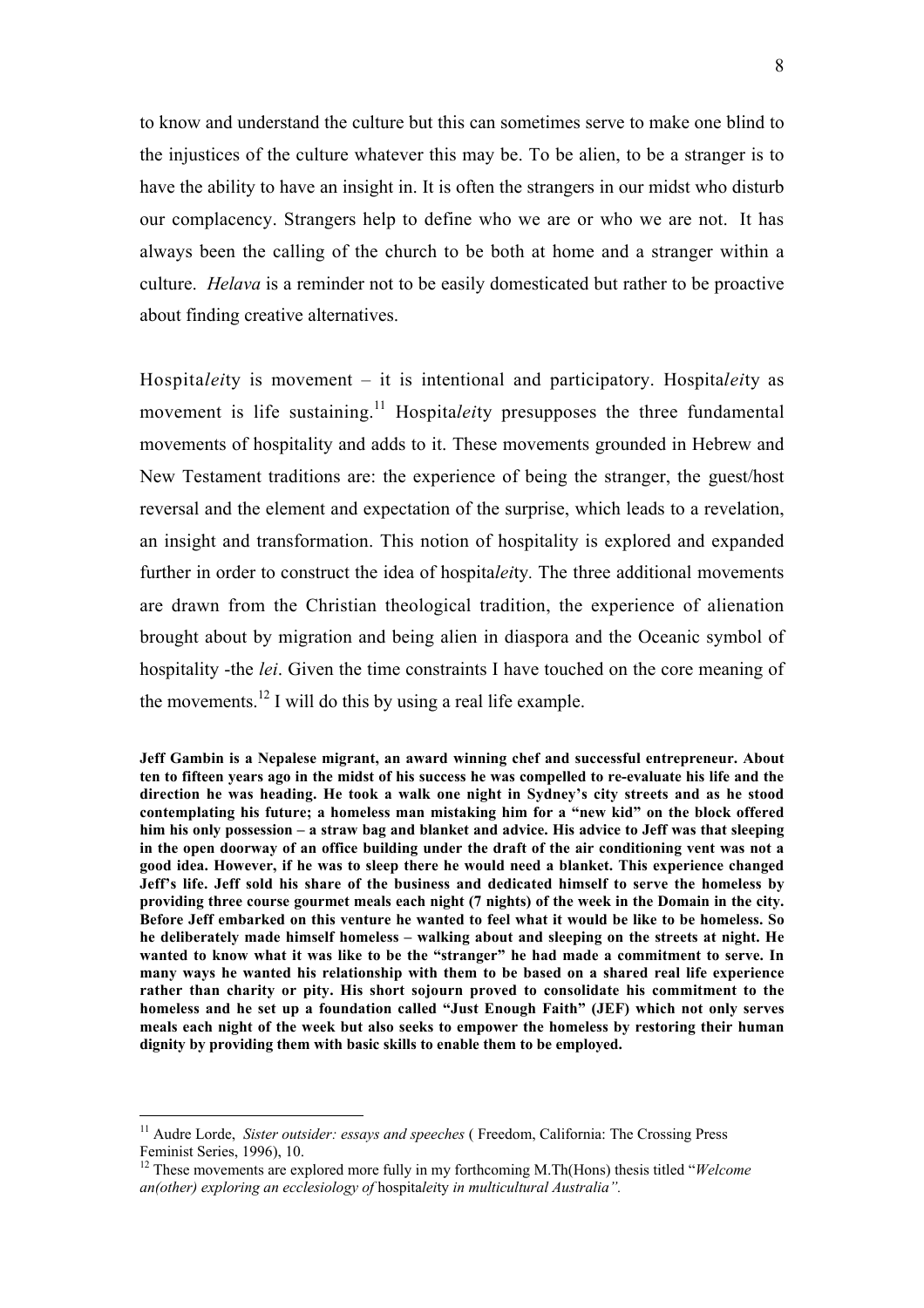Using the movements of hospita*lei*ty I will interpret Jeff's story.

- 1. Awareness that one occupies space and that one is a guest or stranger In this space one has been used to being host – for example our home, our nation, and the hierarchical notion that supports our superior relationship with the earth. Often this awareness is brought about by an experience of trauma such as migration or colonization which brings about a separation from the familiar and questions long held values or norms. This awareness brings about a consideration of what it means to be a stranger; it is to walk in the "other's" shoe.<sup>13</sup> It is an internal movement which can be both brought about through a marginalizing experience or simply by becoming aware of the responsibilities of how one uses and consumes space. Jeff had a good life, he had the natural ability to turn whatever venture he touched into an instant success. Yet he intentionally made himself vulnerable, to enable him to experience what it would be like to walk in the "other" or "stranger's" experience.
- 2. Movement to the margin This awareness prompts a movement from the center where one is used to being host to the margin, edge, border of one's familiar space. It is to intentionally enter the threshold of liminality. The sense of not being either here or there – the sense of being nowhere – and not knowing what the encounter at the margin or the experience of being intentionally marginal might bring. Jeff chose to move from his center (where he was used to being host) to the margin (the homeless) to truly experience what it was like being homeless and marginal.
- 3. Guest/host reversal As Jeff experiences life on the streets with the homeless he engages in guest/host reversal. As one becomes aware of one's own marginality, the politics of roles, the occupation of space and the self as "other" one engages in guest/host reversal and to all the mysterious or insights the relationship will unfold. In this engagement one begins to alternate between being a guest and host demonstrating an openness to new insights and learning from the "other". The "other" in this relationship will be both the

 $\overline{a}$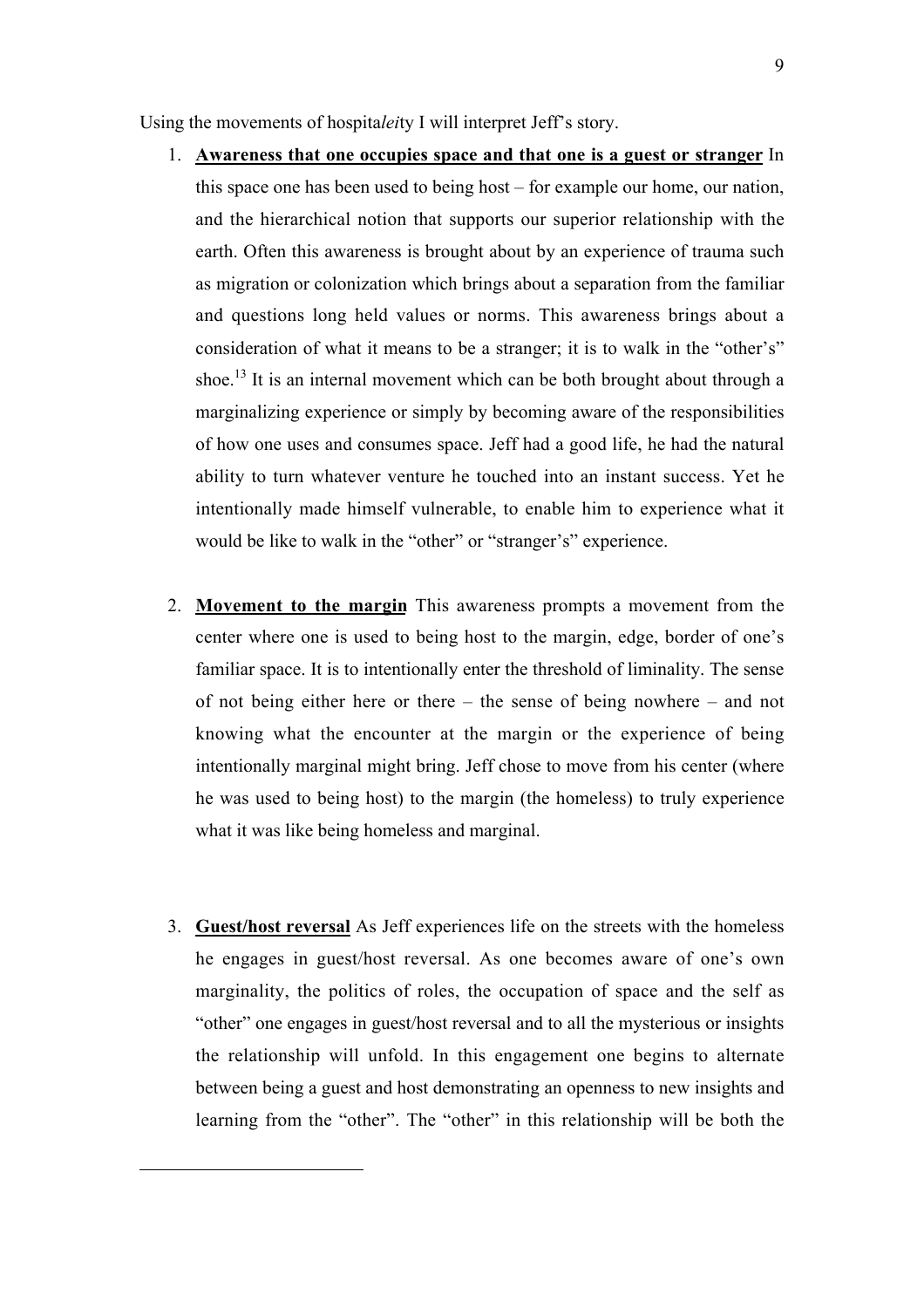guest and host depending on which side of the continuum one is situated. Jesus would often engage in guest/host reversal. In the Mary and Martha story Jesus arrives at their house as a guest but takes on the role as the host to both Mary and Martha.<sup>14</sup> In his encounter with the Syrophoenican woman, Jesus is approached as the host but is humbled by the woman's (stranger) challenge of his understanding of salvation and in turn becomes a guest.<sup>15</sup> Jeff's sojourn in the streets opened up a greater depth of understanding not only of the homeless but also of himself. Although he goes to the street as their host Jeff will often comment that is the homeless who give his life purpose and meaning because of what they offer him through their stories and experience.

4. Repentance and Conversion The guest/host reversal leads one to repentance and radical conversion. One becomes aware of what is wrong, of one's place in perpetuating that wrong (bearing in mind that the personal is always political) which leads to a genuine expression of repentance which inevitably leads to conversion. Repentance (*metanoia*) is the turning away from what has been done in the past with the firm resolve not to repeat it. Repentance presupposes regret, remorse, sorrow and contrition for one's unrighteousness and it involves changing one's ways. It is an act that involves the whole person – the mind, will, emotion and action. The genuineness of one's repentance is demonstrated by actual changes in one's actions, thoughts, feelings, through one's evaluation of one's life in the light of scripture/or other religious tradition, through honesty in confession, and through receptivity of forgiveness. The Greek for conversion - *epistrephein*, *strephein* and *metanoia* mean to turn, to turn again, or to return. Conversion therefore cannot be seen as one moment of turning but rather an ongoing or a series of turnings. 'The person undergoing conversion is seen to be transformed through a combination of deep intellectual activity, emotional maturation, increasing ethical vigour and sensitivity, and an intensifying of the religious love of God and humanity.'<sup>16</sup> Repentance and Conversion are both internal and external movements which leads to new ways of thinking and being and the need for

<sup>&</sup>lt;sup>14</sup> Luke 10: 38-41.

<sup>&</sup>lt;sup>15</sup> Mathew 15:21-28 and Mark 7: 24-30.

<sup>&</sup>lt;sup>16</sup> Lewis Rambo, 'Conversion' in A new dictionary of Christian Theology Alan Richardson & John Bowden, ed., (London: SCM Press, 1983), 124.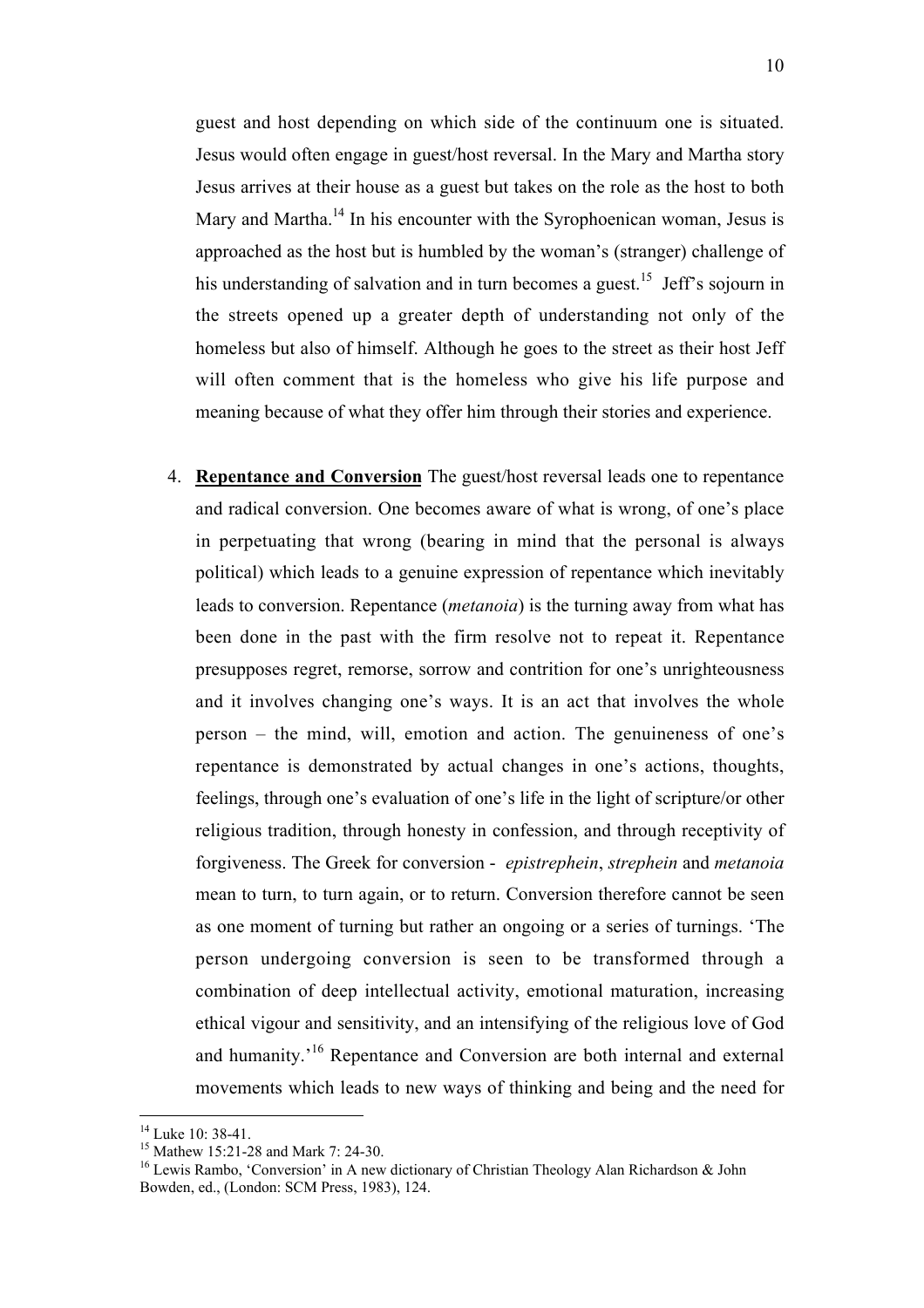action through reconciliation. Jeff is not a Christian although he values and affirms the place of religion and faith in the continuing critique of government policies and in upholding the value of human dignity. Although Jeff's repentance and conversion does not fall strictly into a Christian framework he demonstrates a repentance and conversion from an old way of life (thinking of self, equating success with wealth, being self-motivated) to a new way of thinking and being (serving others). Conversion leads to transformation.

- 5. Transformation The hospitality relationship results in a gift or surprise being exchanged. Abraham is hailed as one of the earliest practioners of hospitality. In the story of Abraham and the three strangers (Genesis 18:1-15) Abraham welcomes the strangers, offers them water, rest and his choicest food. In return Abraham and Sarah are blessed with the news that Sarah (in her old age) would bear a son. It can be further said that Abraham offers hospitality also recognizing the divine other in the strangers. The author of Hebrews referring to this passage wrote: "Let mutual love continue. Do not neglect to show hospitality to strangers, for by doing that some have entertained angels without knowing it". (Hebrews 13:1-2). In terms of hospita*lei*ty the gift is transformation. Transformation comes in the way of insight and new learning which compels one to be and act differently. Transformation not only calls for an internal movement (change within) – it leads to an external movement of structures and change. In the case of the homeless, it is challenging governmental policies, and reminding it of their ethical responsibilities.
- 6. Finally, orthopraxis! This is a re-engagement with the world through models of being community, engaging with society through justice initiatives, new models of church, new inspiring liturgies and the list goes on. Orthopraxis brings together theory and praxis (as opposed to orthodoxy). Here the word or theory is collapsed into action. Doctrine or policy do not remain at the intellectual level but are integrated into action. Jeff demonstrates this through his commitment and action to the homeless seven nights a week, cooking choice gourmet meals. In doing so he hopes to alleviate the gap between governmental policy and the reality of pain on the streets.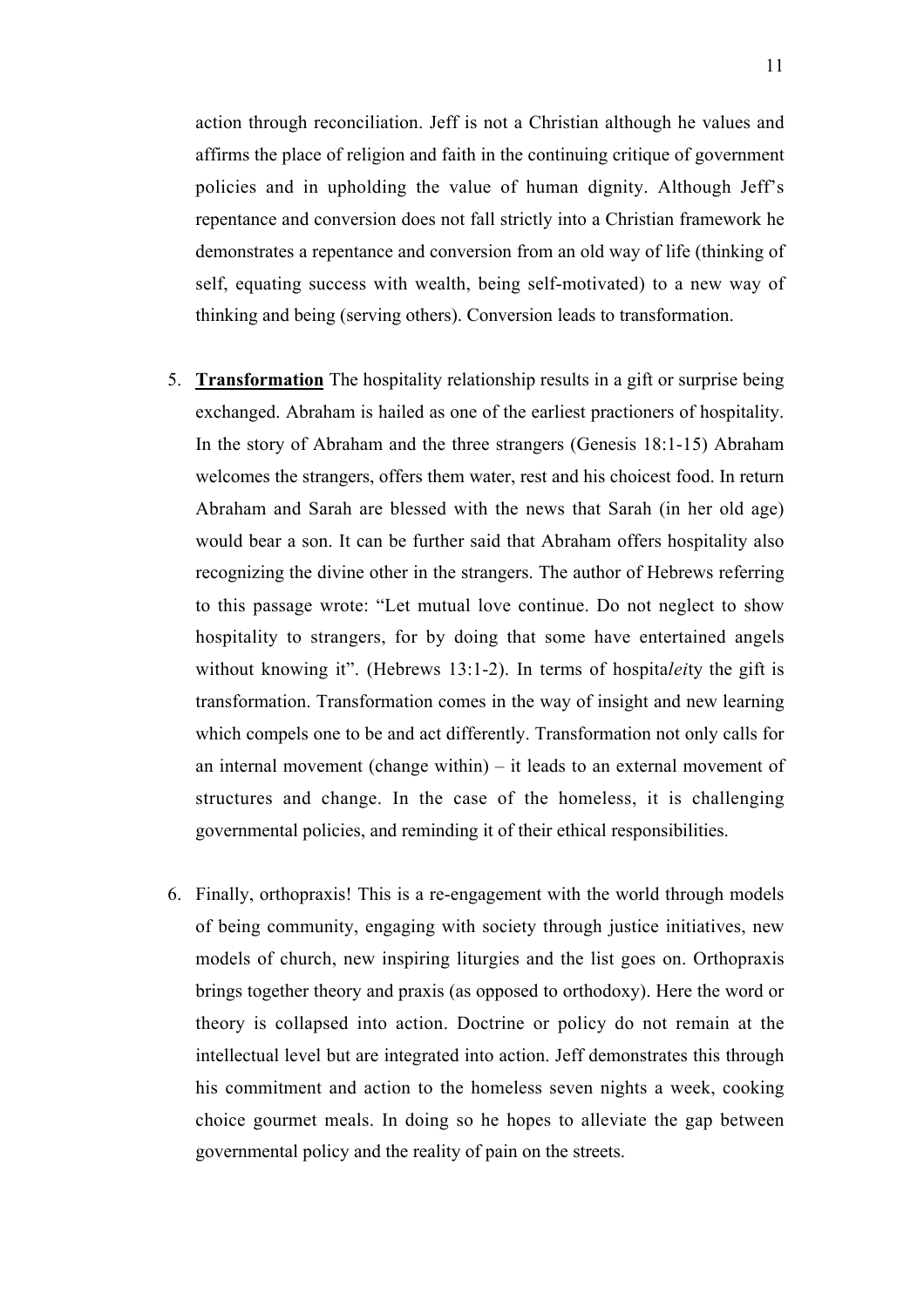These movements do not necessarily have to be linear or in the order described above. The example I have used to apply the movements relate to the experience of homelessness. The movements of hospita*lei*ty can also apply to other experiences such as migration and interfaith relationships. The focus is movement and the idea is to continue the movement between being a guest and a host so one is not locked permanently into one role with the aim of being changed and transformed.

All of the above movements are held together by the metaphor of weaving not of mats but of a *lei.* I am part of a tradition of weavers both within my own immediate clan and the Oceanic community of weavers. Weaving is traditionally viewed in Pacific Island cultures as a feminine activity. According to Hereniko in his study of female clowning and power it is a subversive task. The task of weaving in the Pacific is a communal activity – one does not weave alone or for oneself.<sup>17</sup> One weaves together with others and for the community.<sup>18</sup>

In Vilisoni Hereniko's study of the *han mane'ak su* or female ritual clowns and power Hereniko draws the link between weaving and spirits. A *sa'a* (the Rotuman word for weaving) which since the 1960's had disappeared as an institution inverted social order. "A sa'a was an occasion when women gathered together to weave fine mats for an important future event. Within this setting certain taboos were broken, and certain rituals performed."<sup>19</sup> Linking the *sa'a*, the *sa'aitu* and the legend of *Aeatos* Hereniko makes the case for the sacred task of weaving. "The acts of weaving fine mats symbolized the weaving into malevolent ghosts. In this way ghosts could be constrained and transformed into benevolent gods whose mana could then be harnessed…."<sup>20</sup> Weaving (order) or noise was used to physicalize the *atua* and to transform it into an *aitu* as in the legend of *Aeatos* and physcialized in the person of the *han mane'ak*. The *sa'a* in Rotuma or the production of fine mats was timeconsuming, tedious and disruptive to normal life. The *han maneak* or clowning supposedly made it lighter. Chaos (noise) accompanied weaving. The mats were not considered sacred until the *han mane'ak* (clown played it). Although the institution of

 $17$  Although weaving is associated with women, the men plant pandanus and harvest its leaves for weaving. In this sense it is seen as a community activity.

<sup>&</sup>lt;sup>18</sup> Mats are symbolic and very valuable in Oceania. They are used for gifts at weddings, tributes at funerals and in reconciliation rites as in the Samoan *ifoga* ceremonies.

<sup>&</sup>lt;sup>19</sup> Hereniko, *Woven Gods*…, 113.

Hereniko, *Woven Gods*…, 115.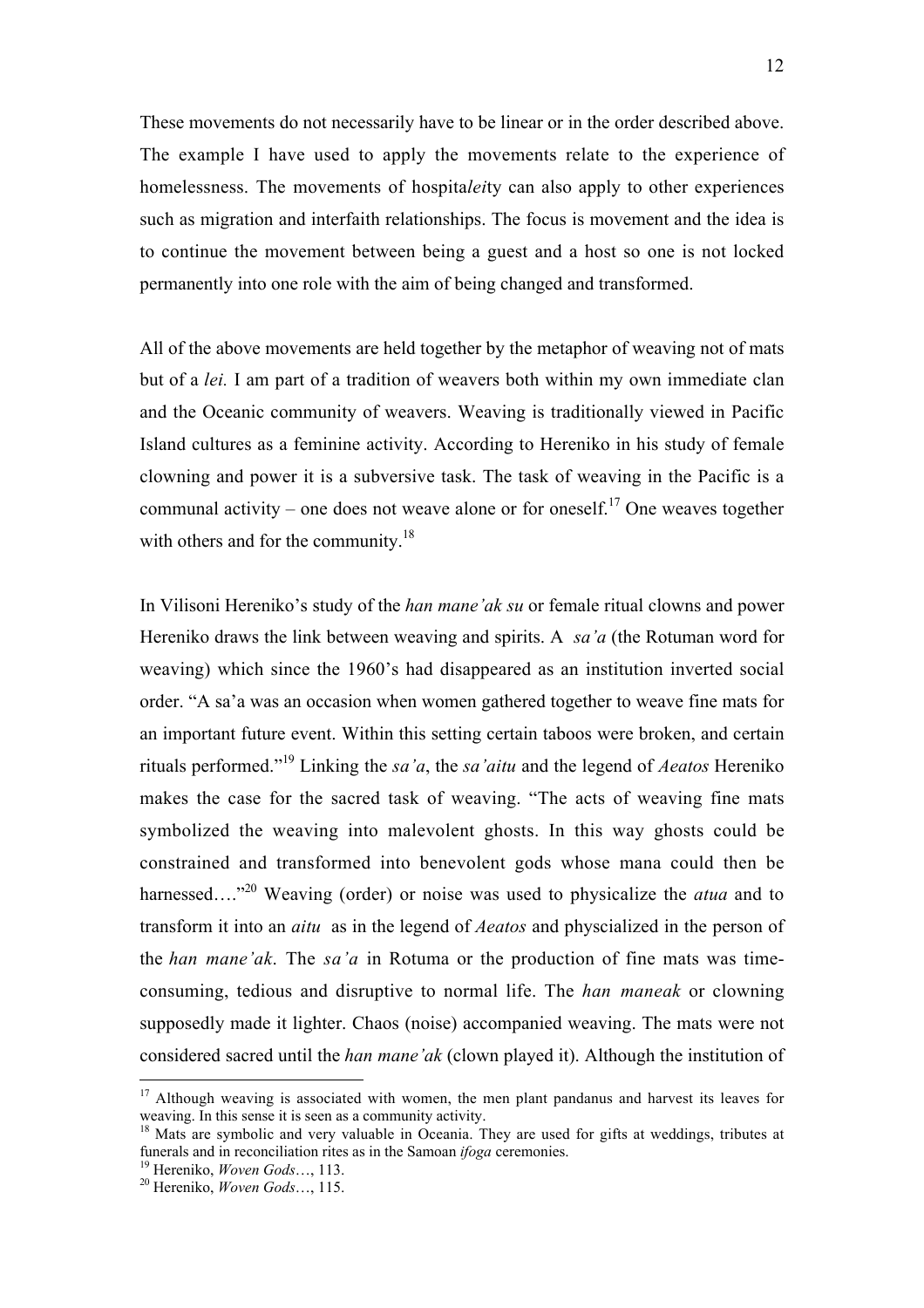*sa'a* may have disappeared I would want to say that it has found a place in weaving a theology – albeit metaphorically. The medium is no longer the mat but rather the weaving of *atua's (*ghosts of the homeland and the past) into benevolent *aitu's.* Weaving in this sense for me takes on a new potent sacred meaning. It allows me to weave the past into a creative future.

Weaving is a skilled and disciplined craft. It is not only concerned for creating new patterns it is also concerned for how patterns of the past inform the patterns of the present. My mother is a meticulous weaver. She would spend as much care and deliberation weaving as she would spend unraveling the threads of mistakes or to add a join on an incomplete-complete mat. I remember when my mother was teaching me to weave using different mediums; whenever I made a wrong turn in my weaving or took a shortcut that resulted in a ridiculous or distorted pattern, my mother would not let me continue weaving until I had unraveled the kinks or knots and understood the nature and consequences of my mistakes. She would sternly remind me that a good weaver is one who spends as much time, care and deliberation weaving as well as unraveling. Weaving the atua's (bad theology of the past) into aitu's – creative and fulfilling hospita*lei*ty.

Similarly, I believe that the task of the theologian, the Christian community and theology, is one of weaving and unravelling. Weaving is an event which enables the continuity and discontinuity of the past, the present and the future. In order to weave and unravel the Christian community needs to have a discerning eye to recognize where the joins, kinks or bumps and knots are. On the one hand the theologian needs to identify where the joins are and to recognise the variety of distinct patterns present. On the other hand, in order to weave or welcome an(other) theology or presence the Christian community needs to be able to identify where the kinks and knots are so that these may be unravelled to enable the join. Most often it is the kinks and knots in our theologies or understandings of church that keep us from welcoming an(other). In critically evaluating these theologies, ideologies and philosophies we are then able to disengage in order to reengage new patterns of welcome and hospitality through the movements of hospita*lei*ty*.*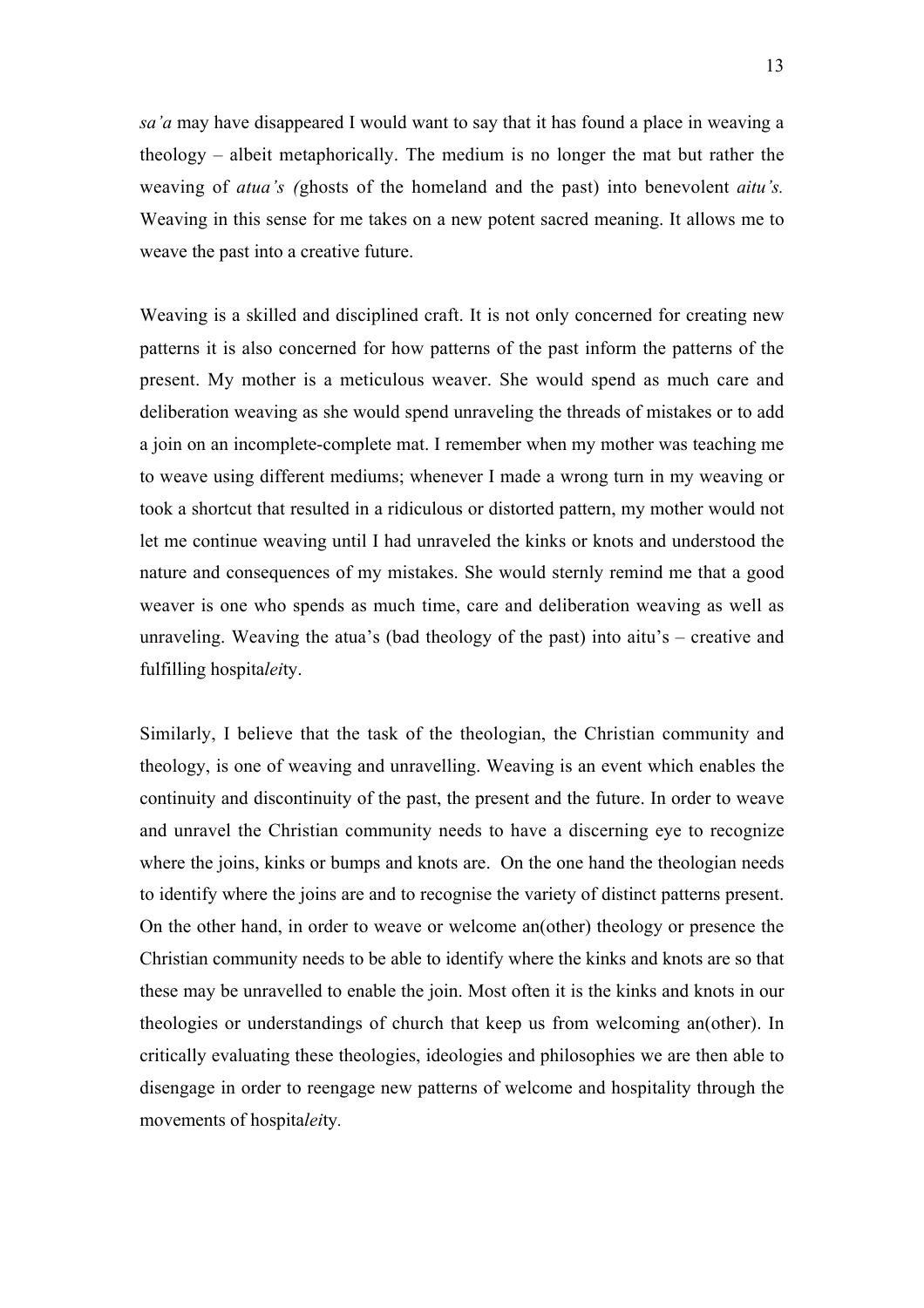Weaving is a continuity of the past. Patterns and methods of the past do not control the weaving or making of new patterns, but help to create new meanings informed by the past. The cycle of weaving continues with old and new methods and is manifested by new patterns formed or woven on the mat. For the women in Oceania, the completion of a mat necessitates the weaving of a new one. Although a new mat is woven, new patterns imagined and created, new material and ideas sought on how the new mat can be improved, the patterns and strands of the past are not neglected.

Weaving is a cultural metaphor that resonates with the biblical tradition of hospitality. It is a helpful metaphor for doing a contextual theology. For this particular task I find Daniel Hardy's etymological study of the word 'context' instructive. Hardy points out that the Latin verb *contexere* means to 'braid', to 'weave' or 'connect'. It is the task of the *leist* to gather strands, critically assess each strand individually, find their points of connection and discontinuity and braid or weave (lei) these strands together.

The metaphor of weaving naturally lends itself to *lei* making. The *lei* braids together individual flowers held together by a strand(s). There is no one or right way to weave a *lei*. In fact there are several methods of *lei* making. *Leis* can be woven, braided, strung or pierced or knotted. They can range from simple to elaborate, complex arrangements. *Leis* are not only made from flowers or frangipanis but also shells, leaves, raffia and pandanus leaves. I am not a weaver of mats much to my mother's disappointment. The task I see before me now is one of gathering, braiding and weaving the cultural and theological traditions of the past (atua's) with my present local and global context.

It is here that I turn to a Rotuman proverb, and to the Rotuman phrase for hospitality which informs my sense of being a weaver and a *leist*. '*Or un'* is an old Rotuman proverbial saying which means to 'tie with sinnet'.<sup>21</sup> This proverbial saying has two meanings. The first is normally 'said to someone who is facing difficulty or hardship, suggesting that the person be patient and accept the difficulty'.<sup>22</sup> This must not be taken to imply a passive attitude or acceptance to hardship. It is meant to cheer a

<sup>&</sup>lt;sup>21</sup> Sinnet is a coconut fibre or strand. Several of these strands are woven together to make a traditional belt used to hold up the *ha' fali* (traditional wraparound skirt or sarong).

<sup>&</sup>lt;sup>22</sup> Elizabeth Inia, *Faeag es fuaga: Rotuman proverbs* (Suva, Fiji: Institute of Pacific Studies, 1998), 200.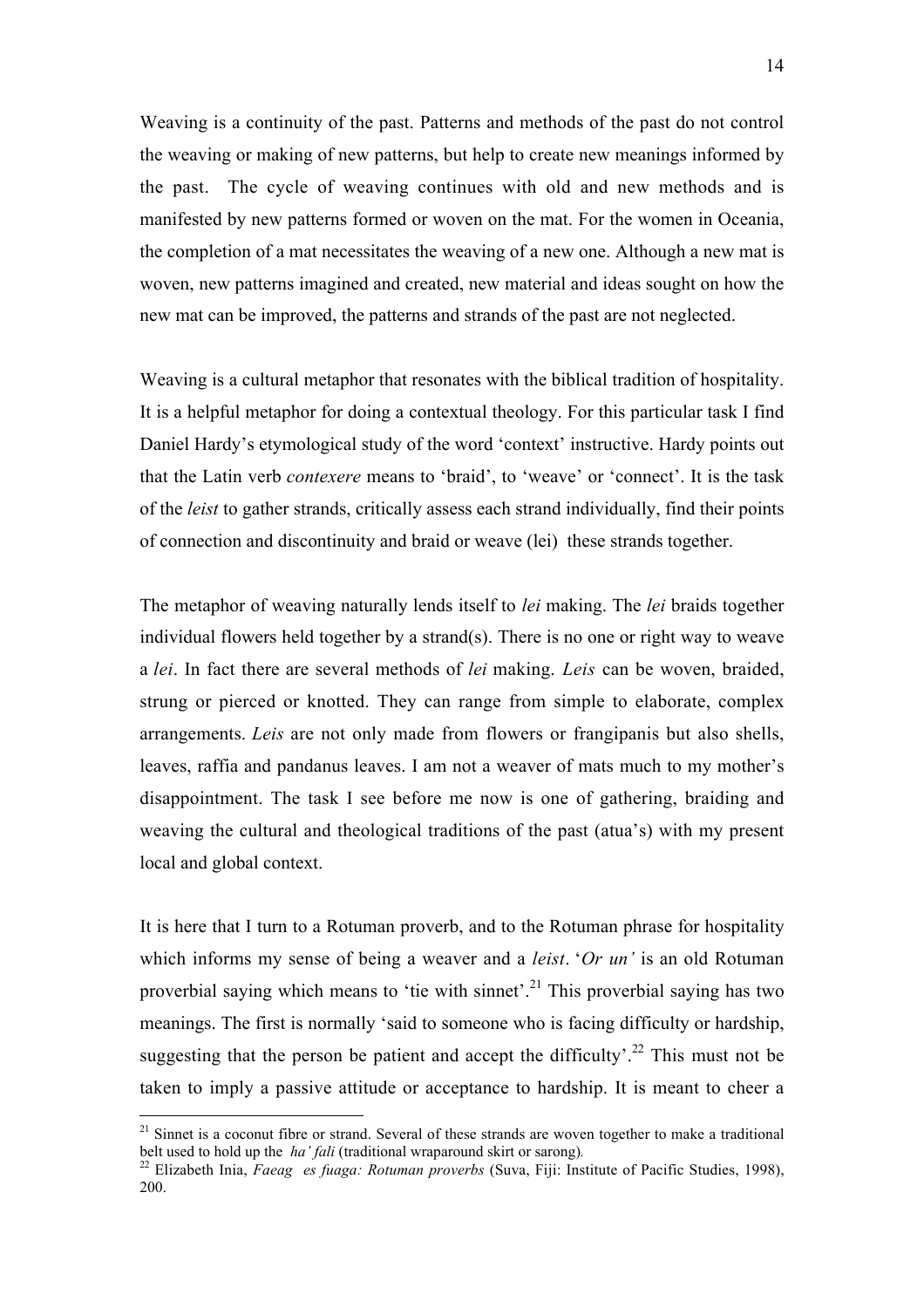person on, urging the person not to give up but to patiently endure.<sup>23</sup> It can be likened to Paul's exhortation in *Romans* 12:12 'Rejoice in hope, be patient in suffering, persevere in prayer.' The inference here is that difficulties and hardships don't go on forever. In the meantime one needs to stay strong and focussed in order to overcome the difficulty or hardship. Although this proverbial saying could be used to validate women staying on in abusive relationships and upholding oppressive cultural norms I believe it is not intended to imply that and cannot be justified to be interpreted in that manner. Its second meaning provides the balance to patient endurance and supports the understanding that patient endurance is not passive suffering or acceptance of one's unjust lot in life. It is to persist, to use Paul Tillich's words 'in spite of' the odds.<sup>24</sup>

To *'or un'* or 'to put on a belt of sinnet means to work hard'. The belt of sinnet in this case is the braided strand that pierces and connects each individual flower of the lei. *'Or un'* is usually the advice parents give to their sons who go to live in their wives villages implying maturity and responsibility for their new family. To '*or un'* in this sense implies a commitment to a goal, to responsibility and is a sign of maturity, independence, a person come of age. The closest word to hospitality in Rotuman is *famor maeve hanis.* The word *maeve* also means to have courage and to endure. To weave or *lei* the strands of hospita*lei*ty, is to *'or un'* to be people of courage and to have the ability to endure in spite of the odds. Like the Rotuman institution of *sa'a* it is the courage and endurance to subvert social order, to place chaos and order (work and play) and to weave and transform *atua's* into *aitus*.

## **Conclusion**

In conclusion the movements of hospita*lei*ty can lead us toward an open dialogue with different cultures, religions and theories. These movements and turns can also provide the foundation for cross-cultural theology(ies) conversation and relationships and interfaith dialogue in Australia. I argue this on the following basis: I believe that the principles and practice of the movements of hospita*lei*ty enables and empowers us to

<sup>&</sup>lt;sup>23</sup> This proverbial saying is similar to another Rotuman proverb, *af al* which means to grit your teeth. This is normally said to people who are facing difficult tasks urging them not to give up. It is also said to women during childbirth as a means of encouragement. See Elizabeth Inea, *Faeag es fuaga …,* 155*.* <sup>24</sup>

<sup>&</sup>lt;sup>24</sup> See Paul Tillich, *The courage to be* (New Haven: Yale University Press, 1952).